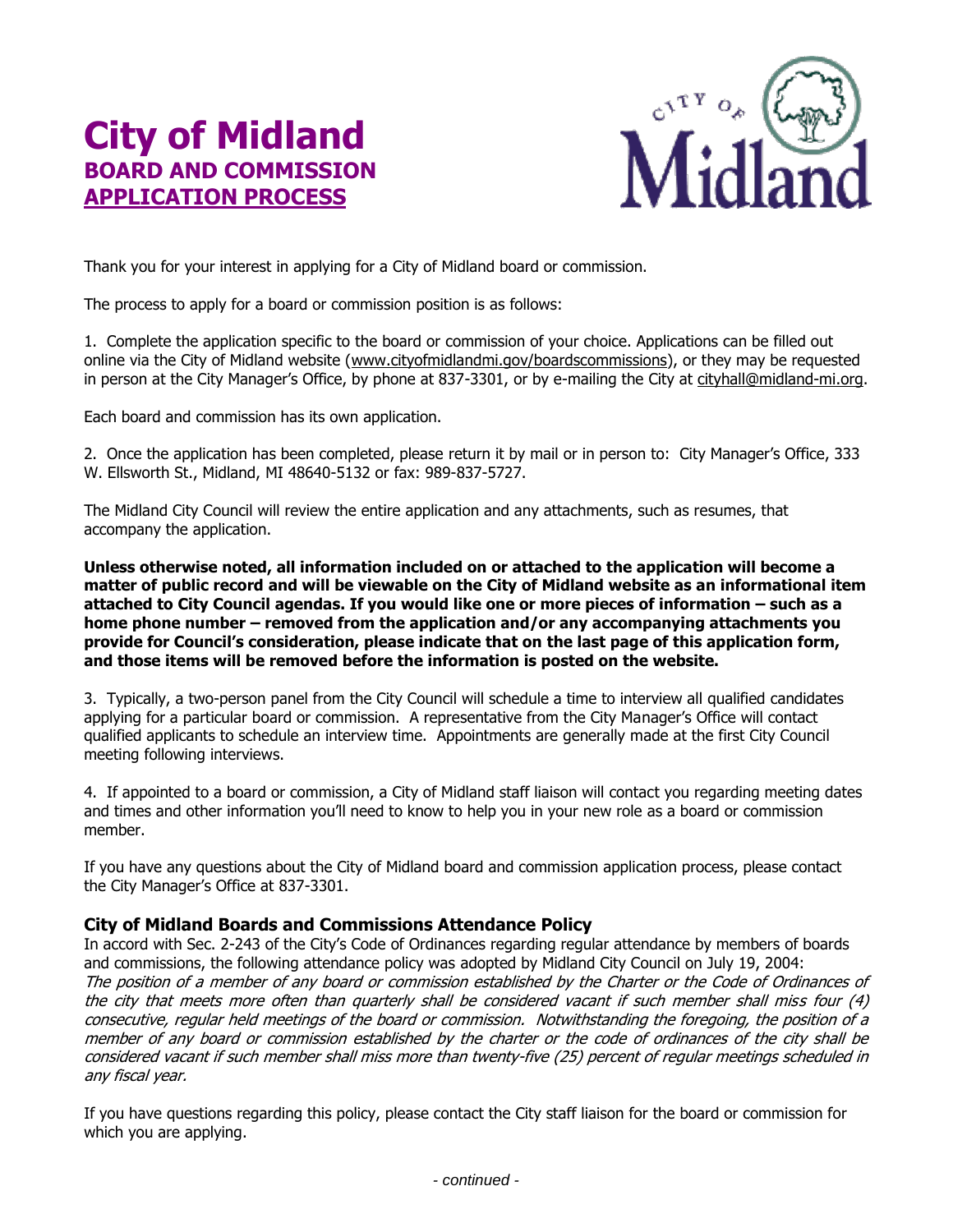

## **AVIATION ADVISORY COMMISSION APPLICATION**

This commission advises City Council on user charges and other aviation costs affecting the use and development of Jack Barstow Municipal Airport. They also advise Council on airport development plans including runways, hangars, building construction and other improvements. The five-member commission consists of two active pilots basing their airplanes or flying airplanes based at the Barstow Municipal Airport and three citizens selected from the public at large. Appointed members shall serve a term of three years.

APPCATION INSTRUCTIONS: This Microsoft Word application may be filled out online using the form fields belw, or printed out to your desktop printer and filled out by hand or with a typewriter. If using the online form, *simply place your cursor in the first gray square (form field) in the DATE: area below to begin typing, then press*  the Tab key to go to the next form field. Once filled out completely, save the form to your computer under the file *name of your choice, print out the form to your desktop printer, sign it, and return it to the City Manager's Office,*  333 W. Ellsworth Street, Midland, MI 48640-5132, or by fax (989-837-5727) to the attention of Rachel Swint.

| DATE:                                                                                                                                                                                                                                                    |                                                                                                                       |
|----------------------------------------------------------------------------------------------------------------------------------------------------------------------------------------------------------------------------------------------------------|-----------------------------------------------------------------------------------------------------------------------|
| NAME:                                                                                                                                                                                                                                                    |                                                                                                                       |
| ADDRESS:                                                                                                                                                                                                                                                 | ,我们也不会有什么。""我们的人,我们也不会有什么?""我们的人,我们也不会有什么?""我们的人,我们也不会有什么?""我们的人,我们也不会有什么?""我们的人                                      |
|                                                                                                                                                                                                                                                          |                                                                                                                       |
| <b>E-MAIL ADDRESS:</b><br>CITY WARD: THE MODEL TO THE STATE OF THE STATE OF THE STATE OF THE STATE OF THE STATE OF THE STATE OF THE STATE OF THE STATE OF THE STATE OF THE STATE OF THE STATE OF THE STATE OF THE STATE OF THE STATE OF THE STATE OF THE | <u> 1980 - Andrea Andrew Maria (h. 1980).</u>                                                                         |
| OCCUPATION:                                                                                                                                                                                                                                              | <u> 1989 - Johann Stoff, deutscher Stoff, der Stoff, der Stoff, der Stoff, der Stoff, der Stoff, der Stoff, der S</u> |
|                                                                                                                                                                                                                                                          |                                                                                                                       |
| Are you currently a resident of the City of Midland?<br><u> and a contract and a contract and a contract and a contract a</u> contract and a contract a contract a contract a                                                                            |                                                                                                                       |
|                                                                                                                                                                                                                                                          |                                                                                                                       |
|                                                                                                                                                                                                                                                          |                                                                                                                       |
| The Aviation Advisory Commission meets on a Tuesday in the months of January, March, June,<br>September, November and December at 5:00 p.m. at Midland City Hall. These meetings are cablecast<br>on MGTV-188.                                           |                                                                                                                       |
| Are you available to meet at these times? (Mark "X" for Yes or No) $\Box$ Yes<br>No.                                                                                                                                                                     |                                                                                                                       |
| Do you have a current pilot's license? (Mark "X" for Yes or No) $\Box$ Yes $\Box$ No                                                                                                                                                                     |                                                                                                                       |
|                                                                                                                                                                                                                                                          |                                                                                                                       |
| Do you fly or have an airplane at Barstow Airport? (Mark "X" for Yes or No)<br>  Yes<br>No                                                                                                                                                               |                                                                                                                       |